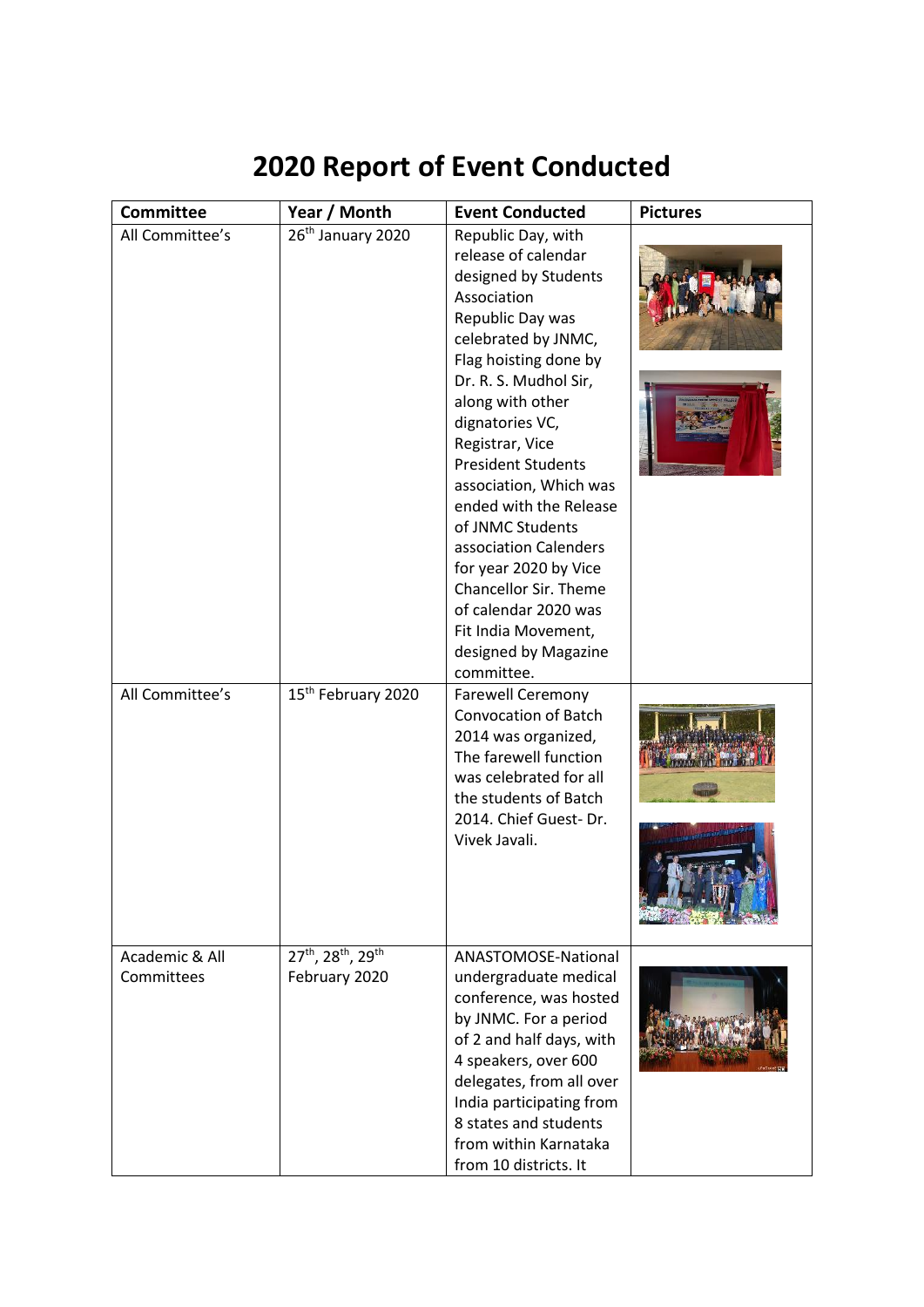|                      |                                                                                                                     | consisted of Workshops<br>in every branch of<br>Clinical needed for<br>Undergraduate and<br>Competitions for<br>students including Quiz,<br>poster, case<br>presentation over the<br>Clinical, Pre, Para<br>Clinical subjects. The<br>Participants were<br>students from MBBS 1st<br>year to Interns.<br>Website-<br>jnmcanastomose.com | <b>BROCHURE</b>                                                         |
|----------------------|---------------------------------------------------------------------------------------------------------------------|-----------------------------------------------------------------------------------------------------------------------------------------------------------------------------------------------------------------------------------------------------------------------------------------------------------------------------------------|-------------------------------------------------------------------------|
|                      |                                                                                                                     |                                                                                                                                                                                                                                                                                                                                         |                                                                         |
|                      |                                                                                                                     |                                                                                                                                                                                                                                                                                                                                         |                                                                         |
| <b>NSS Committee</b> | 31 <sup>st</sup> January 2020<br>4 <sup>th</sup> February 2020<br>22 <sup>nd</sup> February 2020<br>23rd April 2020 | Martyrs day<br>World cancer<br>Awareness day<br><b>Organ Donation Rally</b><br>Online Poster making<br>competition<br>Online creative writing<br>Online photography                                                                                                                                                                     | Martyrs day<br>suits corrent site corretor<br>Enf implicites dent ad my |
|                      | 31 <sup>st</sup> May 2020                                                                                           | Competition<br>World No Tobacco day<br><b>NSS Volunteering</b><br><b>Activities in Pandemic</b><br><b>Online Debate</b>                                                                                                                                                                                                                 | World cancer<br>awareness day                                           |
|                      | 5 <sup>th</sup> June 2020                                                                                           | <b>Competition World</b><br><b>Environment Day</b>                                                                                                                                                                                                                                                                                      | atricent; hotel the                                                     |
|                      | 14 <sup>th</sup> June 2020                                                                                          | <b>World Blood Donors</b><br>Day-Online Webinar                                                                                                                                                                                                                                                                                         |                                                                         |
|                      | 21st June 2020                                                                                                      | International Yoga Day-<br>Online<br>International Day                                                                                                                                                                                                                                                                                  | <b>Organ Donation rally</b>                                             |
|                      | 26 <sup>th</sup> June 2020                                                                                          | against Drug abuse &<br>illicit trafficking-Online<br>quiz                                                                                                                                                                                                                                                                              |                                                                         |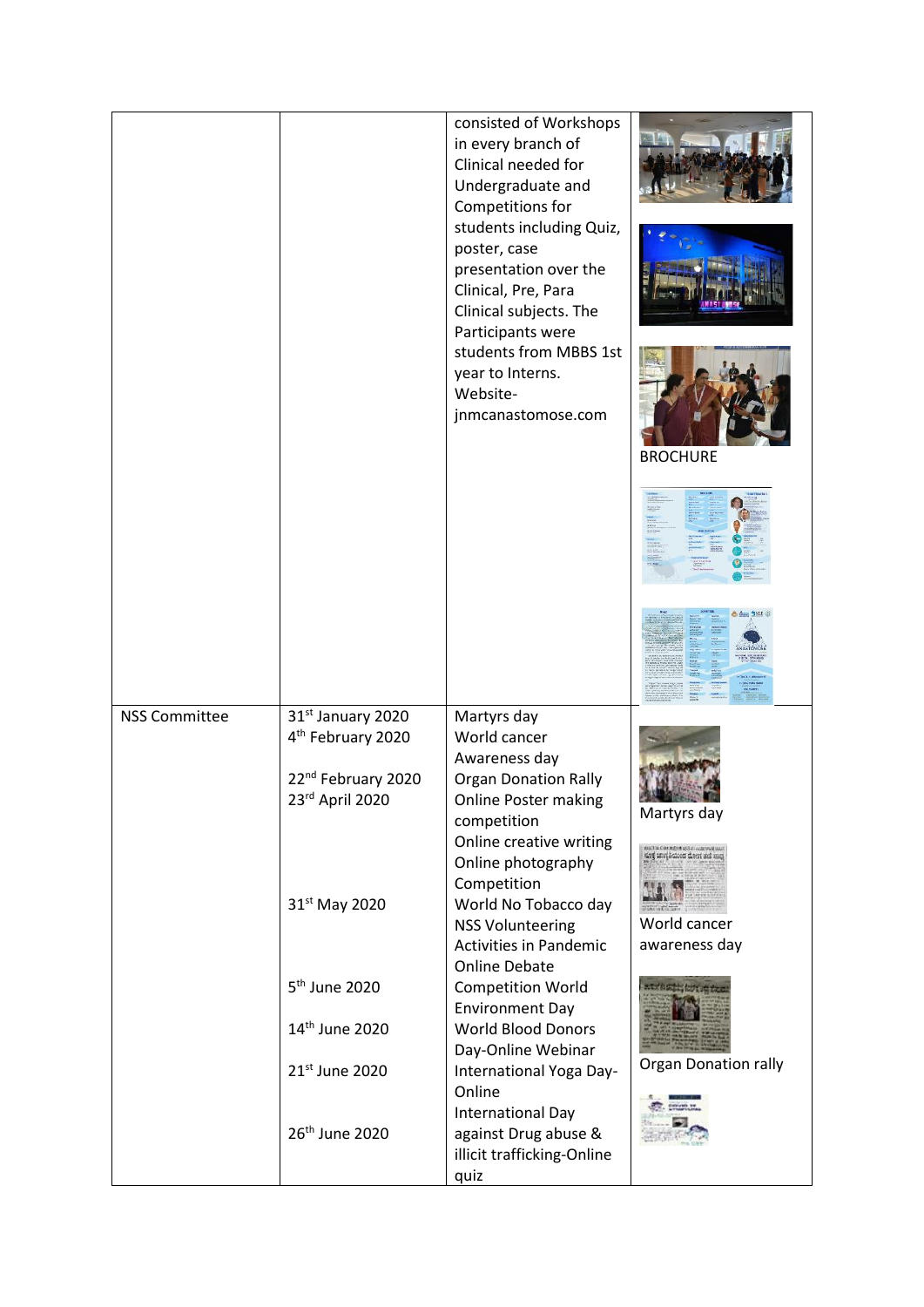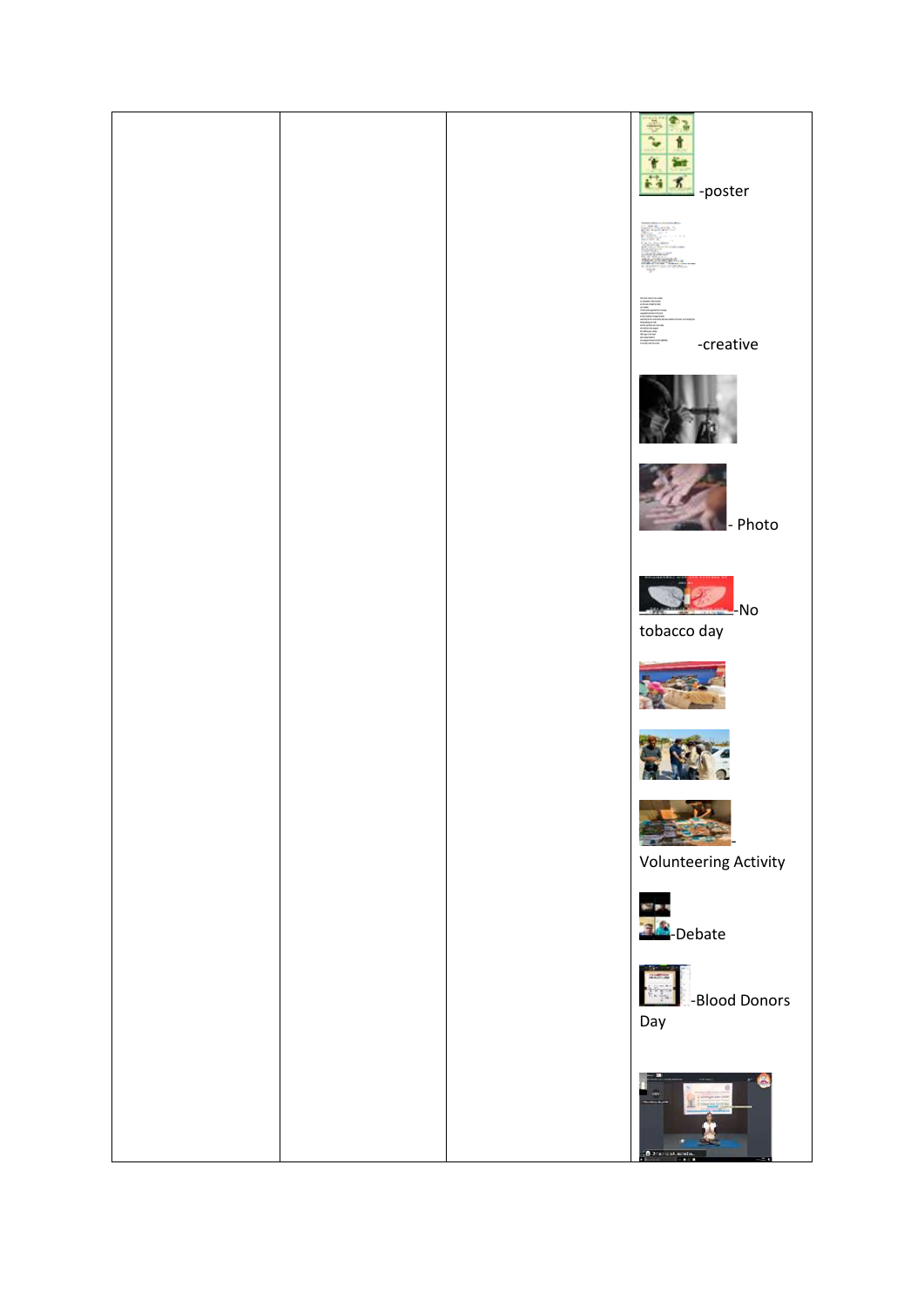|                           |                                |                                                               | -Yoga<br>-Drug abuse            |
|---------------------------|--------------------------------|---------------------------------------------------------------|---------------------------------|
| <b>Redcross Committee</b> | 19th January 2020              | Pulse Polio Campaign                                          | -Polio                          |
|                           | 6 <sup>th</sup> February 2020  | Back to school                                                | polio                           |
|                           | 10 <sup>th</sup> February 2020 | Research Methodology                                          | Back to school                  |
|                           | 12 <sup>th</sup> February 2020 | <b>World Cancer</b><br>Awareness                              |                                 |
|                           | 14th February 2020             | Sexual and<br>Reproductive Health<br>Awareness                | <b>Research Methodology</b>     |
|                           | 22nd February 2020             | <b>National Blood</b><br>Donation Day Camp                    | Cancer awareness                |
|                           | 26 <sup>th</sup> February 2020 | <b>Fund Raising for</b><br><b>Humanity Welfare</b><br>Council |                                 |
|                           | April, 2020                    | Online photography<br>and short film<br>competition           | Sexual & reproductive<br>health |